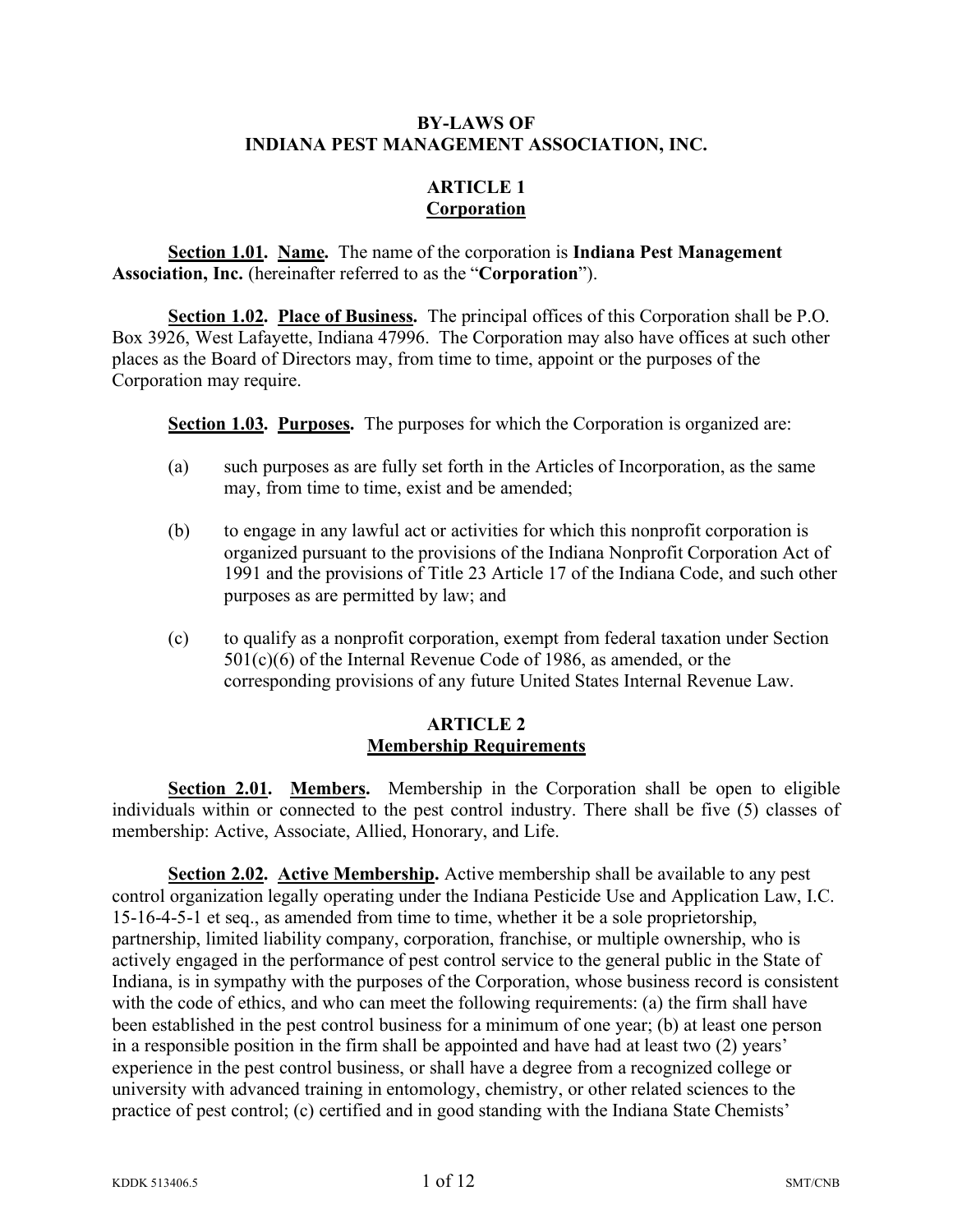Office; and (d) Active Members must also be members of the National Pest Management Association Inc.

**Section 2.03. Associate Membership.** Each Active Member shall be entitled to two (2) Associate Memberships for certified employees employed at the same service address as the Active Member, provided that Associate Member holds a position of employment with the sponsoring Active Member, is certified by the State of Indiana and, upon submission and approval of a membership application, pays the applicable fee. Each Associate Membership may be appointed by the sponsoring Active Member without vote of the membership and may be an alternate for the Active Member when a vote is called for, provided that the Secretary-Treasurer is notified in writing from the sponsoring Active Member before the vote is taken, as further provided herein. Associate Members may serve on committees or hold an elected office provided the sponsoring Active Member is not serving on the same committee, and provided further that Active Members and their Associate Members may not both serve as elected officers at the same time.

Firms which have not been established in business for a minimum of one (1) year or whose representatives have less than two (2) years' experience may also qualify for Associate Membership. When an Associate Member later meets the qualifications for Active Membership, his/her status will automatically be changed to that of an Active Member.

An individual qualifying for Association Membership shall have the right to attend and to speak at all meetings and functions of the Corporation and to make motions. The attendance of an Associate Member at a Corporation meeting shall not be counted as part of a quorum, unless such Associate Member is serving as an alternate for an Active Member or as an elected officer as provided herein.

An Associate Member nominated for an elected office must first be approved by a twothirds favorable vote of the Active Membership attending the annual meeting for the election of officers. If an Associate Member becomes an elected officer, the privilege of voting on all matters of the Corporation business shall automatically be granted during said Associate Member's tenure of office. During his/her tenure of office of the Corporation, the sponsoring Active Member vote shall be withdrawn when voting on all matters of the Corporation. While serving as an officer of the Corporation, his/her presence shall be counted as part of a quorum.

**Section 2.04. Allied Membership.** Allied Membership shall be available to any person, firm, or corporation not performing pest control service work but which is actively engaged in serving the pest control industry and is in sympathy with the purpose of the Corporation.

An applicant qualifying for Allied Membership shall not be entitled to vote on any Corporation matters. He/she also may not hold an elected office unless specifically approved by a two-thirds favorable vote of the Board of Directors and majority of membership present at general meeting. If an Allied Member becomes an officer of the Corporation, the privilege of voting on all matters of Corporation business shall be automatically granted during said Allied Member's tenure of office and his/her presence shall be counted as part of a quorum. Allied Members may make motions and serve on committees.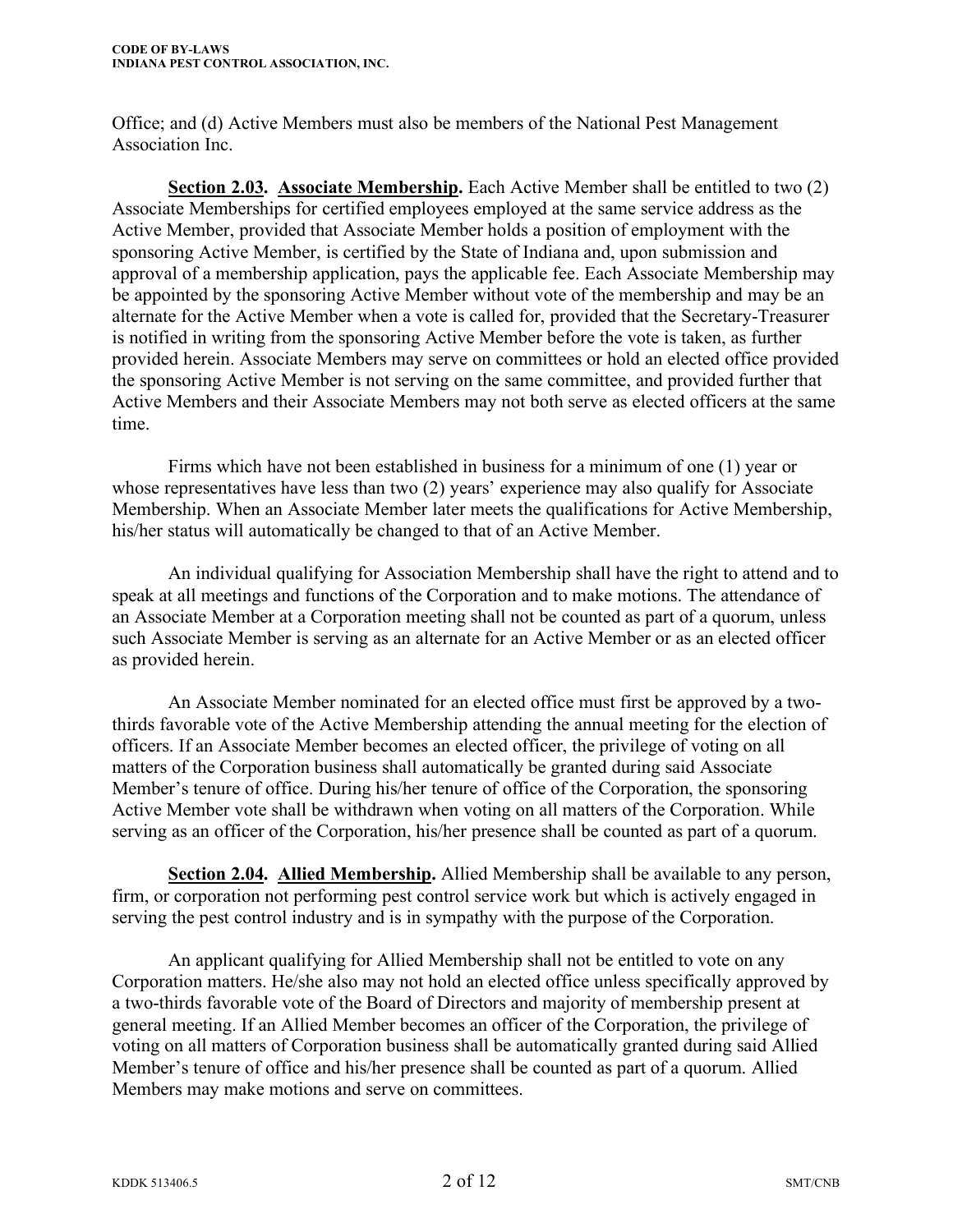**Section 2.05. Honorary Membership.** An Honorary Membership may be conferred upon any individual upon recommendation of the Board of Directors and unanimous vote of the Voting Members present at any regular or special meeting of the members called for such purpose. Honorary Membership shall be granted only to individuals who have made outstanding contributions to the pest control industry or the Corporation. Honorary Members have no voting power and shall not make motions, hold elected office, or be expected to pay dues or assessments.

**Section 2.06. Life Membership.** An individual who has been a continuous member of the Corporation for a period of twenty (20) years or longer may, upon retirement from the industry, be eligible for Life Membership in the Corporation under such conditions as may be determined by the Board of Directors. Life Members have no voting power and shall not make motions, hold elected office, or be expected to pay dues or assessments.

**Section 2.07. Acceptance of Active, Associate, and Allied Members.** Any firm or individual eligible for membership under these By-Laws may submit to any Active Member a written application for membership on the forms provided by the Corporation and accompanied by an Initiation Fee (as hereinafter defined). The application and Initiation Fee will then be forwarded to the Membership Committee for review. Upon approval of an application for membership by the Membership Committee, the applicant shall then be granted membership without further action from the members. Should an applicant be approved for membership, the Initiation Fee will be accepted in lieu of the first year's dues.

**Section 2.08. Composition of Voting Membership.** The voting membership of the Corporation shall consist only of Active Members, and, to the extent provided for by this Article 2, Associate Members and Allied Members serving as elected officers (collectively "**Voting Members**").

**Section 2.09. Rights of Voting Members.** The Voting Members of this Corporation shall have all rights and authorities granted to members of Indiana nonprofit corporations, as provided by law, and as may hereinafter exist under Indiana law.

**Section 2.10. Voting Rights**. All voting rights given to voting members of Indiana nonprofit corporations shall be vested in the Voting Members without limitation.

**Section 2.11. Privileges.** Accompanied with the acceptance into Active, Allied, Honorary, or Life Membership of the Corporation is the privilege to use the name of the Corporation, its seal, or any insignia adopted by the Corporation. Non-voting members shall be entitled to attend membership functions and annual meetings.

**Section 2.12. Termination of Privileges.** Privileges of the Corporation immediately terminate upon change in a Member's affiliation, suspension, resignation, or expulsion. Continuation or renewal of membership shall be considered in accordance with this Article 2. Any member leaving the Corporation for any reason forfeits any and all dues or special assessments paid.

**Section 2.13. Resignations.** All resignations of members shall be submitted in writing to the Board of Directors. Resignations received ninety (90) days after dues and/or special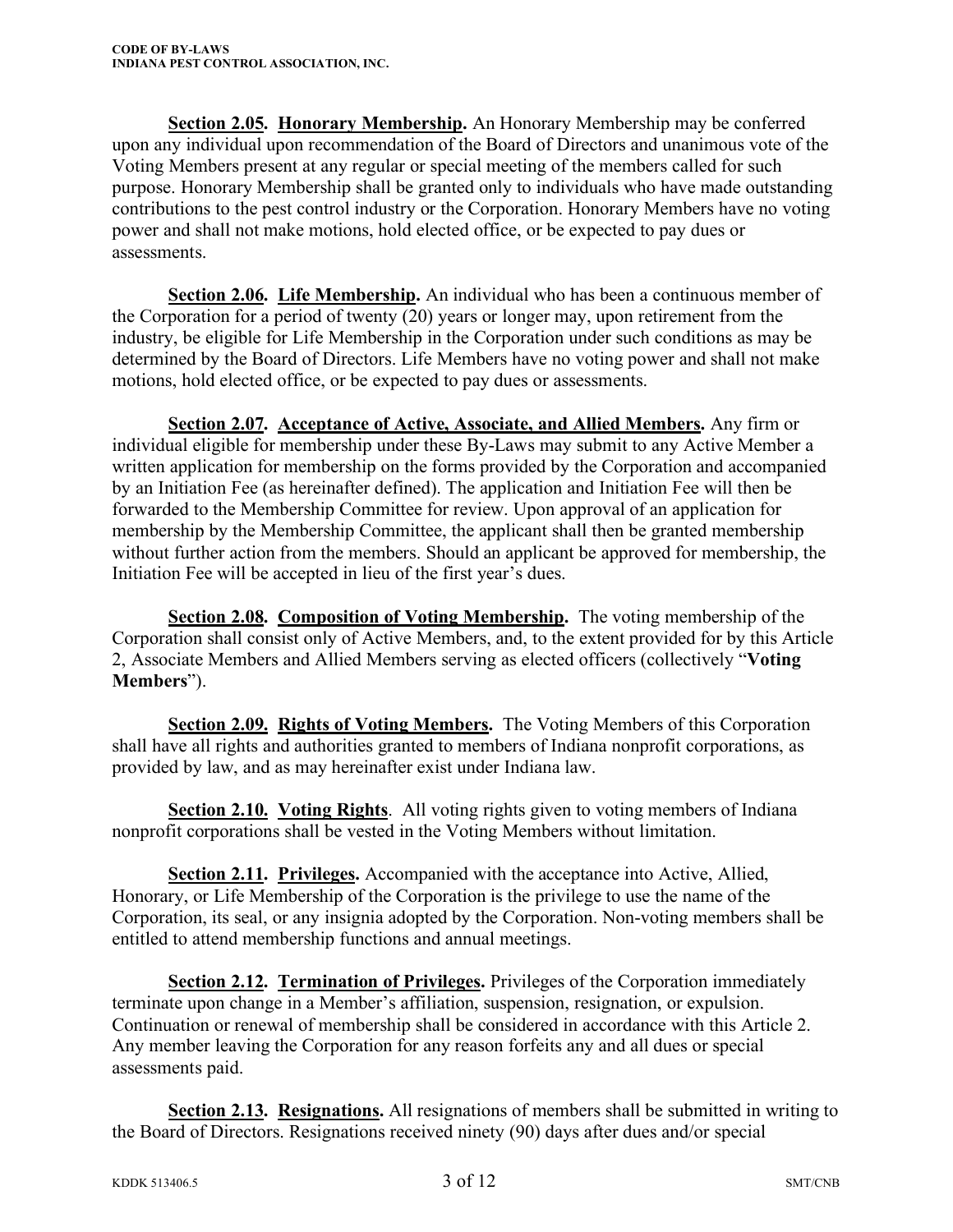assessments are due shall not relieve the resigning member of liability for payment of such dues or special assessments.

**Section 2.14. Removal of Members, Grievances.** Membership may be terminated for failure to pay dues, loss of Indiana State Certification, or for violation of the Corporation's statement of ethics or its stated policies pertaining to business practices. Any member may file with the Secretary a written complaint against any other member. If a person against whom the complaint is lodged is on the Board of Directors, the Director or Officer shall be relieved of all duties until the charges have been dismissed by the remaining Board members or the general membership. The Secretary shall notify both parties involved of the grievance by registered mail sent to the last known address of each member. Such notice shall contain a full statement of the charges and the time, date, and place of the next Board meeting at which charges are to be considered. Notification must be sent ten (10) days prior to the next Board meeting. Each member involved shall be given the opportunity at the time to present explanations. The findings and conclusions of the Board and any appropriate disciplinary action, if applicable, as set forth by the Board of Directors, shall presented to the members present at the next meeting of the Corporation.

# **ARTICLE 3 Membership Meeting**

**Section 3.01. Annual Meeting.** There shall be a minimum of two regular meetings each year, consisting of an annual winter and summer meeting.

**Section 3.02. Notice of Annual Meeting.** A written or printed notice, stating the place, day and hour of the annual meeting shall be delivered to each member of the, either personally, electronically (via email) or by mail, at least ten (10) days before the date of the meeting. Notice of any such annual meeting may be waived in writing by any member. Attendance at any meeting, in person or by proxy, shall constitute a waiver of notice of such meeting.

**Section 3.03. Special Meetings.** A special meeting of the general membership may be called at any time by the President or by the Secretary upon approval of five (5) members of the Board of Directors, or upon request of ten (10) members of the Corporation. Any request must state the purpose for which the meeting is to be held.

**Section 3.04. Notice of Special Meetings.** A written or printed notice, stating the place, day, hour, and purpose of a special meeting shall be delivered to each member of the, either personally, electronically (via email) or by mail, at least ten (10) days before the date of the meeting. Notice of any such special meeting may be waived in writing by any member. Attendance at any meeting, in person or by proxy, shall constitute a waiver of notice of such meeting.

**Section 3.05. Quorum.** At any regular scheduled meeting of the members of the Corporation, all Voting Members present shall constitute a quorum, except as otherwise may be provided by law, and the Voting Members present at the meeting at which there is a quorum shall be the act of the full membership, except as may be otherwise specifically provided by statute or these By-Laws.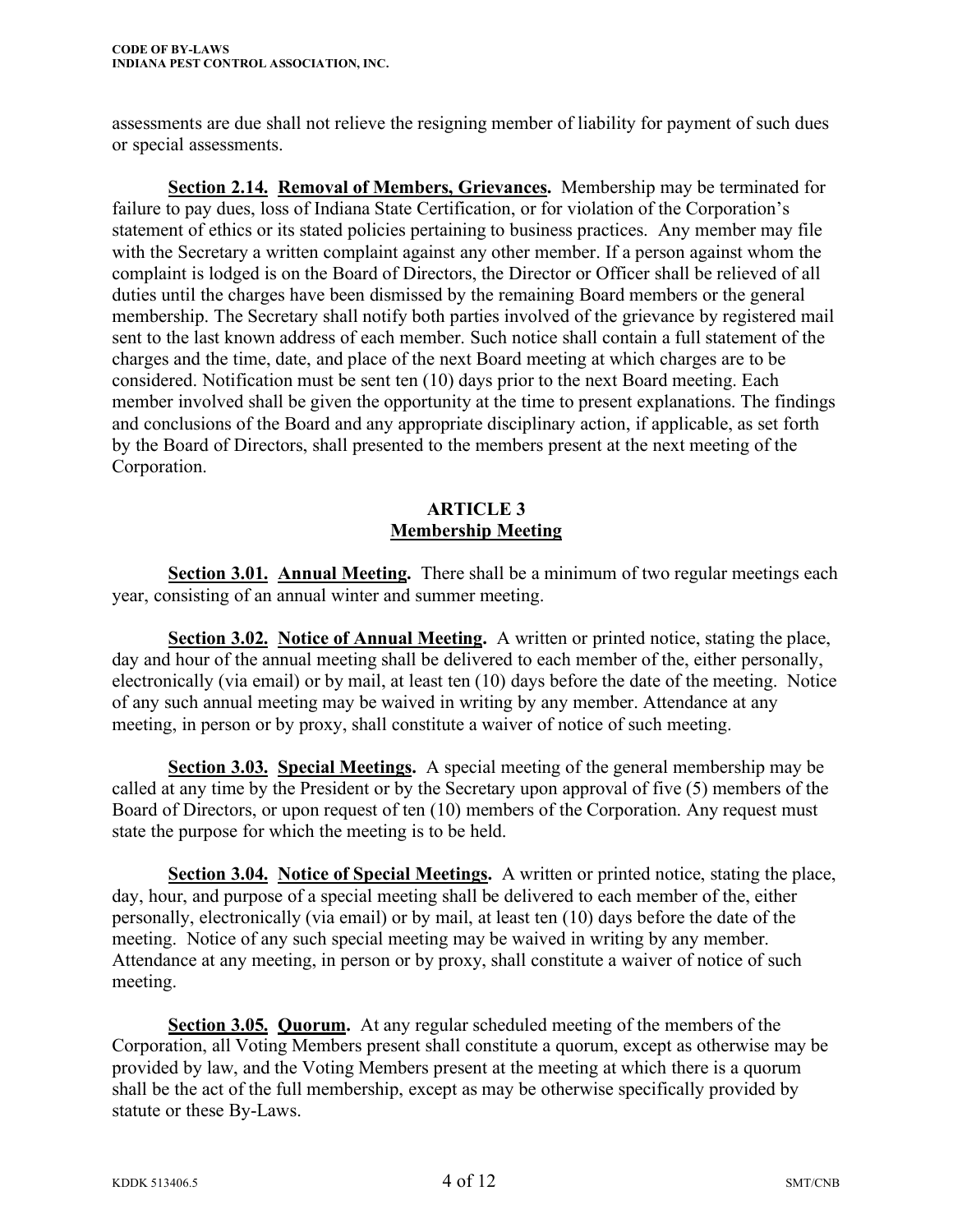**Section 3.06. Voting.** At every meeting of members, each Voting Member shall be entitled to one vote. Upon any matter requiring a vote of the membership and upon demand of any Voting Member, the vote upon any question shall be by ballot. All voting shall be had and all questions decided by a majority vote of the Voting Members, provided there is a quorum.

**Section 3.07. Proxy.** Voting Members may vote in person or by proxy. The person appointed as proxy need not be a Voting Member of the Corporation. Designation by a Voting Member of a proxy to vote on the Voting Member's behalf shall be made in writing and delivered to the Secretary-Treasurer and shall be revocable at any time by actual notice to the Secretary-Treasurer by the Voting Member making such designation. Notice to the Corporation in writing or in open meeting of the revocation of the designation of a proxy shall not affect any vote previously taken or authorized.

**Section 3.08. Presence.** Any or all members may participate in any annual or special members' meeting by, or through the use of, any means of communication by which all members participating may simultaneously hear each other during the meeting. A member so participating is deemed to be present at the meeting.

**Section 3.09. Action by Written Consent.** Any action required or permitted to be taken at any meeting of the members of the Corporation, except the removal of a Director, may be taken without a meeting if prior to such action a written consent to such action is signed by all the members entitled to vote and such written consent is filed with the minutes of proceedings of the Corporation.

## **ARTICLE 4 Dues, Assessments, Disbursements**

**Section 4.01. Initiation Fee.** An initiation fee shall be required for new members who join the Corporation, other than Life or Honorary members ("**Initiation Fee**"). Such Initiation Fee shall be determined by the Board of Directors, in its discretion, each year. Upon approval by the Voting Members at the annual summer meeting, such fee shall become effective the following July 1. In the case of an Associate Member, the Initiation Fee shall be waived if the sponsoring Active Member is in good standing.

**Section 4.02. Assessments.** Special assessments, if any, may be levied for emergency purposes by a two-thirds vote of the Voting Members present and voting at a regular or special meeting.

**Section 4.03. Dues.** The amount of annual dues shall be determined by the Board of Directors, in its discretion, each year. If approved by the Voting Members at the annual summer meeting, such dues shall become effective the following July 1.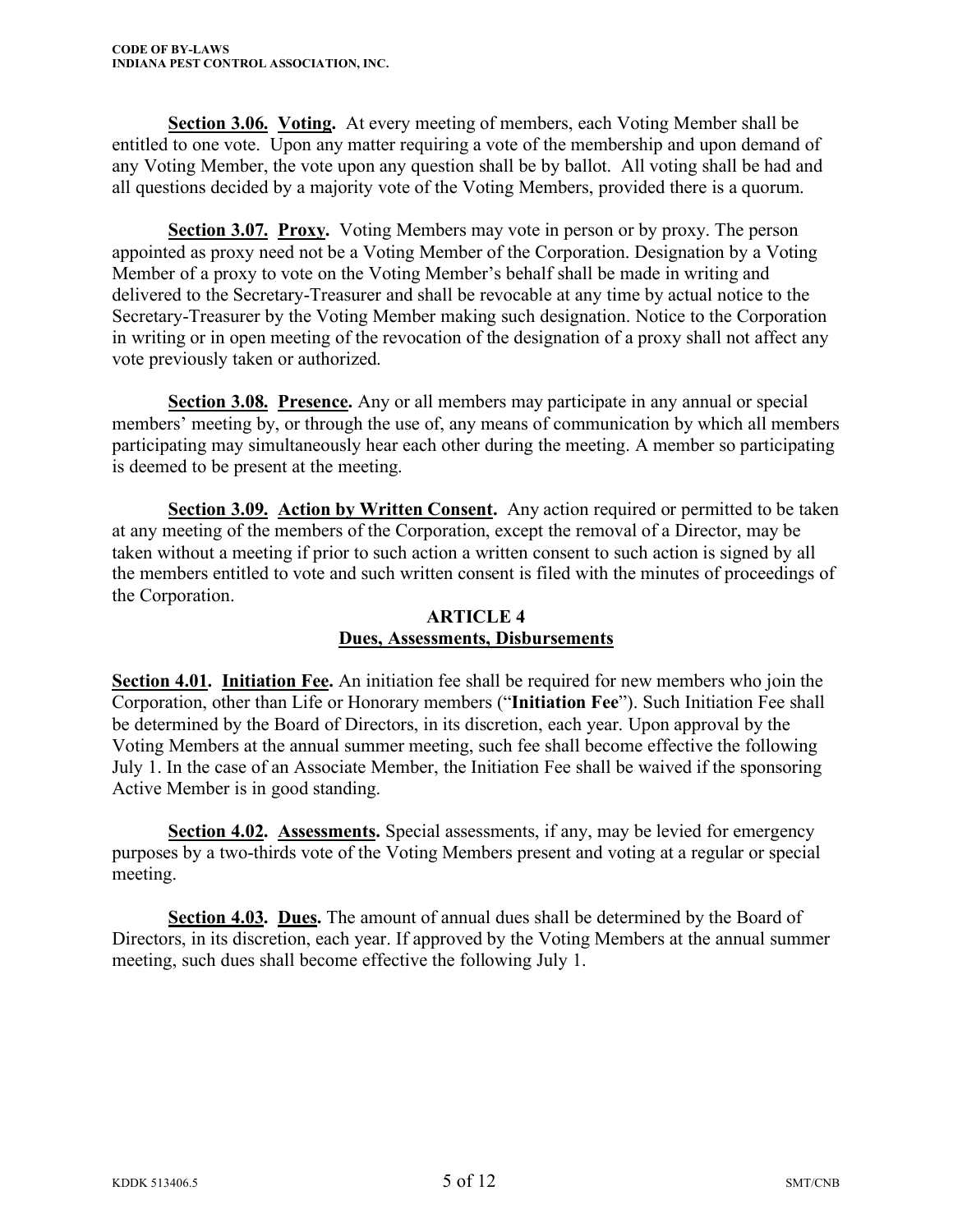Associate and Allied Members' dues shall be the same as the dues for Active Membership. All dues shall become payable between June 1 and July 31 of the year to which they apply. Any dues paid after July 31 shall include a late fee in an amount to be determined by the Board of Directors, in its discretion, each year. After July 31, the Secretary-Treasurer shall notify any non-current member of his or her delinquency. Any member who fails to pay dues by September 10 may be suspended or expelled by the Board of Directors. Members who have been suspended or expelled only because of failure to pay dues may be reinstated by payment of all unpaid amounts occurring in the year in which such member was declared delinquent, and by a majority vote of the Board of Directors.

## **ARTICLE 5 Board of Directors**

**Section 5.01. Composition of Board of Directors.** The Board of Directors shall be composed of ten (10) members: the President, Vice President, Secretary-Treasurer, the Immediate Past President and six (6) elected Board members. There shall be one (1) Board Member from each of the following geographical regions of Indiana: Region 1 – northern third of Indiana, south to Ambia on the west side and Noble of the east side; Region 2 – Middle third of Indiana, from Southern tip of Region 1 south to Sanford on the west side and Billingsville on the east side; Region 3 – Southern tip of Region 2 to Indiana state line South. There shall be two (2) Board members from the Active Membership at large, and one (1) Board Member selected from eligible Allied Membership.

**Section 5.02. Election and Term of Directors.** Directors shall be duly elected, qualified and admitted to the Board at the annual winter meeting of the membership. Directors shall serve for a period of three (3) years.

**Section 5.03. Resignation.** Any Director may resign at any time by giving written notice of such resignation to the Board of Directors. Any such resignation shall be effective when received, unless the notice specifies a later date.

**Section 5.04. Vacancies.** Vacancies of Directors occasioned by death, resignation or otherwise, shall be filled by the affirmative vote of a majority of the remaining Directors. Directors thus appointed shall serve for the unexpired term of their immediate predecessor and until his or her successor is duly elected.

**Section 5.05. Powers and Authority.** The business of the Corporation shall be managed by the Board of Directors as the governing body of the Corporation. The Board of Directors shall have the power and authority to direct, control, and manage the business, affairs and property of the Corporation and to perform all acts and functions not inconsistent with the Articles of Incorporation, these By-Laws and the laws of the State of Indiana. In addition to the foregoing powers and authority, the Board of Directors shall have full charge of the property funds and general management of the affairs of the Corporation, subject to such instructions as may be given at any duly held meeting of the Corporation. The Board of Directors may recommend an annual budget outlining the expenditure of funds for the operation of the Corporation of the general membership. Approval of such budget will be by majority vote of the Voting Members. In the absence of an approved budget, revenues may be discharged for routine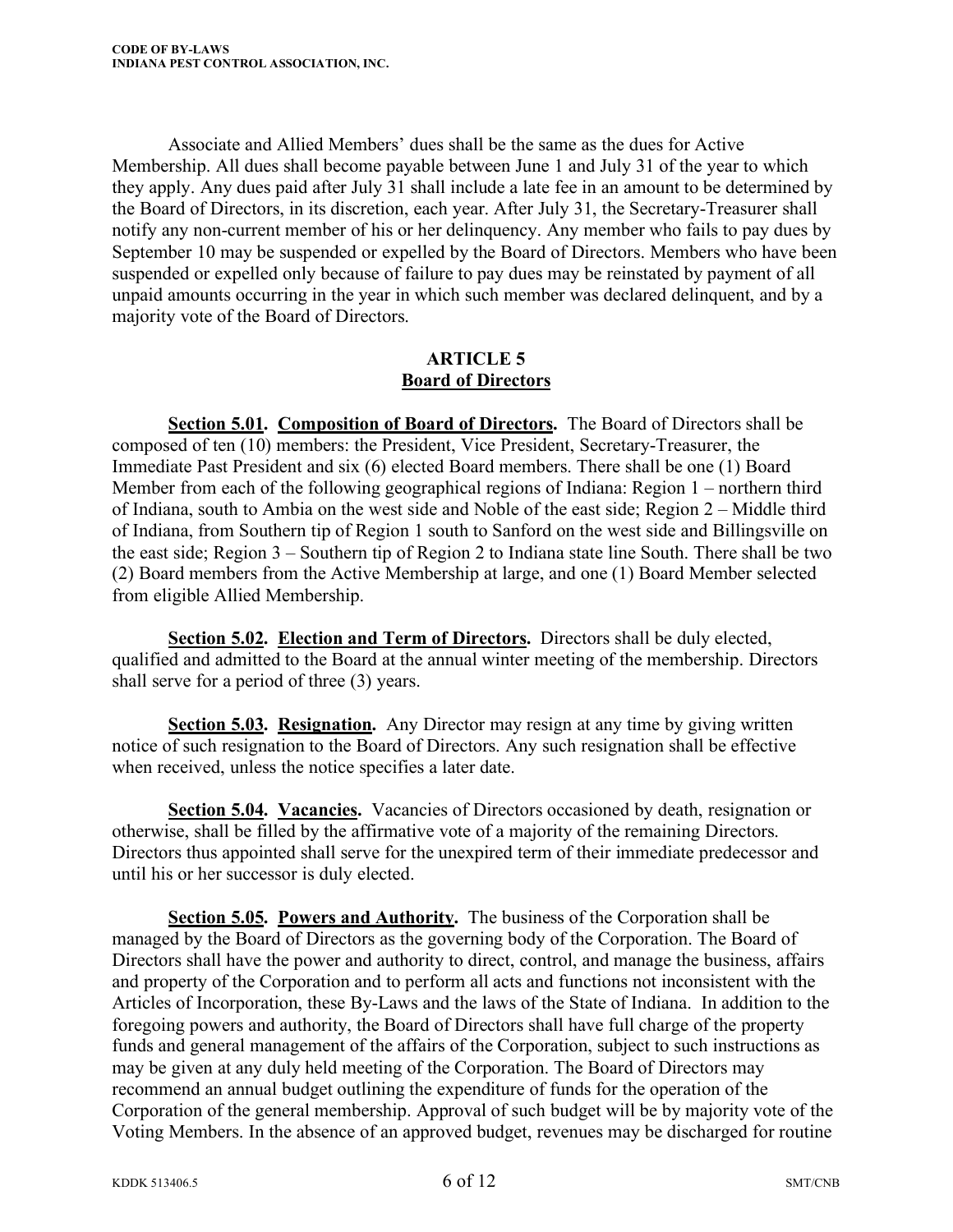operating expenses at the discretion of the Board of Directors. Appropriations or expenditures of monies deemed other than routine by any other member of the Board must be presented to and approved by a majority of the Board of Directors.

**Section 5.06. Annual Meeting.** Unless otherwise agreed upon, the Board of Directors shall conduct meetings concurrently with general membership meetings, at the place where such meeting of the members was held and for the purpose of organization, election of officers of the Corporation, and consideration of budget and any other business which may be brought before the meeting. No notice shall be necessary for the holding of this meeting of the Board of Directors.

**Section 5.07. Regular and Special Meetings.** A special meeting of the Board of Directors may be called by the President, by written request of at least four (4) Directors, or by written request of at least ten (10) Active Members of the Corporation. Such requests must contain the specific purpose for which a special meeting is to be convened. A special Board meeting may be called upon five (5) days' notice delivered to each Director either personally, electronically (via email), or by mail. Such notice shall state the purpose for which the meeting is to be held, and only such business as is set forth in this notice shall be acted upon. Special Board meetings shall be attended by a quorum of Board Members and six (6) of ten (10) of the members requesting such. Other Corporation members may be called to attend at the discretion of the Board of Directors.

**Section 5.08. Quorum.** A majority of the Directors shall be necessary to constitute a quorum for the transaction of any business, except for filling of vacancies, which shall require a majority of the existing Directors for a quorum; and the act of the majority of the Directors present at a meeting at which a quorum is present shall be the act of the Board of Directors of the Corporation.

**Section 5.09. Proxy.** Directors may vote in person or by proxy. The person appointed as proxy need not be a member of the Board of Directors of the Corporation. Designation by a Director of a proxy to vote on the Director's behalf shall be made in writing and delivered to the Secretary and shall be revocable at any time by actual notice to the Secretary by the Director making such designation. Notice to the Corporation in writing or in open meeting of the revocation of the designation of a proxy shall not affect any vote previously taken or authorized.

**Section 5.10. Presence.** Board members may participate in any annual or special Board meeting by, or through the use of, any means of communication by which all members participating may simultaneously hear each other during the meeting. A member so participating is deemed to be present at the meeting.

**Section 5.11. Action by Written Consent.** Any action required or permitted to be taken at any meeting of the Board of Directors of the Corporation, except the removal of a Director, may be taken without a meeting if prior to such action a written consent to such action is signed by all the Directors entitled to vote and such written consent is filed with the minutes of proceedings of the Corporation.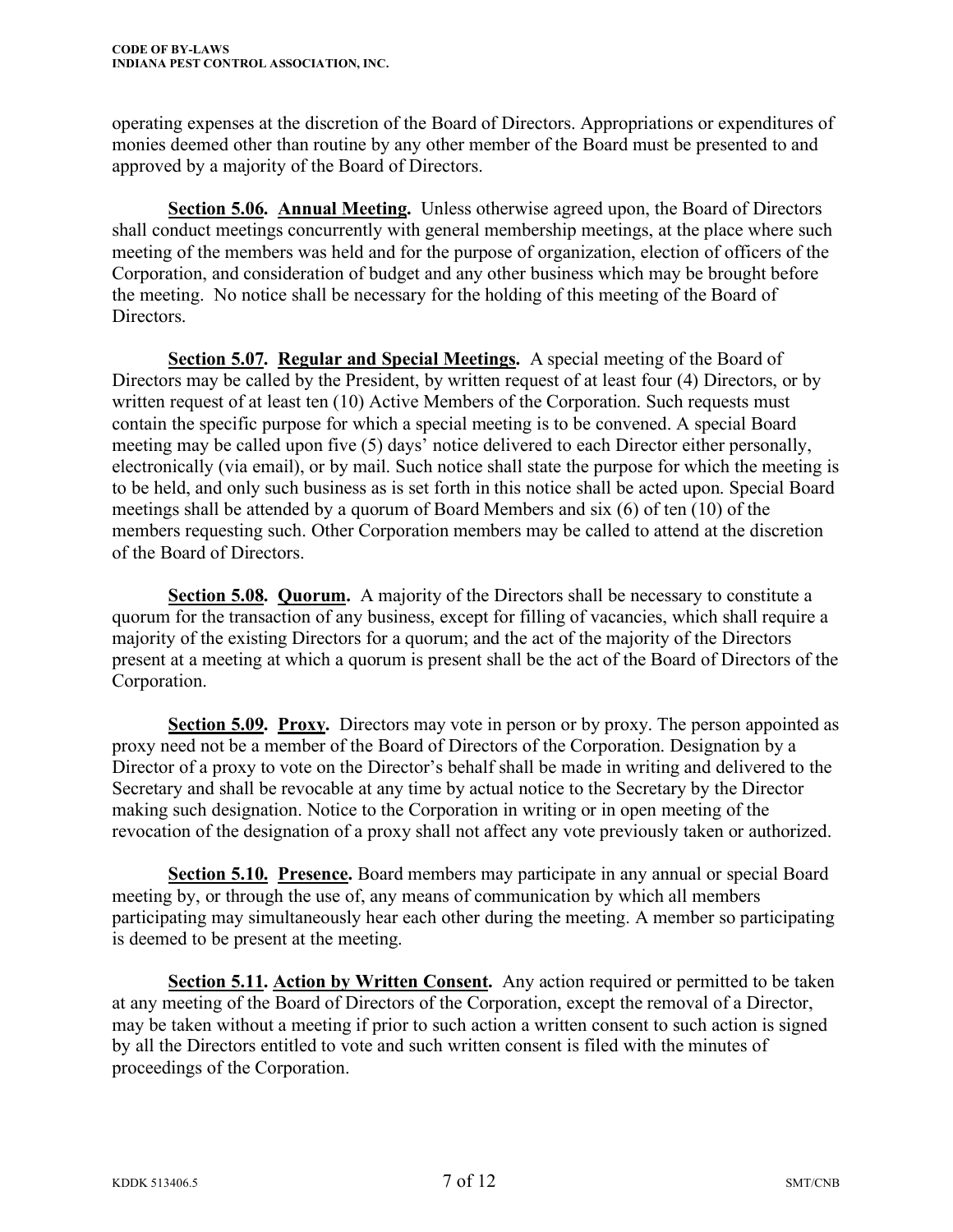**Section 5.12. Presiding Officer.** At all meetings of the Board of Directors, the President, or in his or her absence, the Vice President, or in their absence, a chairman chosen by the Directors present shall preside.

**Section 5.13. Order of Business.** The order of business for all meetings of the Board of Directors, unless waived by a majority of Directors present, shall be as follows:

- (a) Call to order;
- (b) Roll call;
- (c) Reading and approval of the minutes of the preceding meeting;
- (d) Receiving of communications;
- (e) Officer reports;
- (f) Committee reports;
- (g) Unfinished business;
- (h) New business;
- (i) Announcements; and
- (j) Adjournment.

**Section 5.14. Rules of Order.** Unless otherwise provided by these By-Laws or by resolution of the Board of Directors, all meetings of the Board of Directors shall be conducted in accordance with Robert's Rules of Order.

#### **ARTICLE 6 Officers**

**Section 6.01. Officers.** The officers of the Corporation shall consist of a President, Vice President, and Secretary-Treasurer. The Board may appoint such other officers as it may from time to time, determine. Any two (2) or more offices may be held by the same person, except the offices of President and Vice President, and the offices of President and Secretary.

**Section 6.02. Nomination, Election, and Term of Office.** The officers above specified shall be nominated and elected annually by the membership at its summer meeting and shall assume office at the close of such meeting. A Nominating Committee shall present a slate of at least three (3) candidates as follows: one nominee each for President, Vice President, and Secretary-Treasurer. The slate shall also include one nominee for each office needed to assure a Board of Directors of six (6). Such nominations shall be presented to the membership at least ten (10) days in advance of the meeting. The President shall call for other nominations from the floor at the Annual Meeting. Election of officers shall be by a majority vote of the membership. Each officer shall hold office for two (2) years, or until his or her successor shall have been duly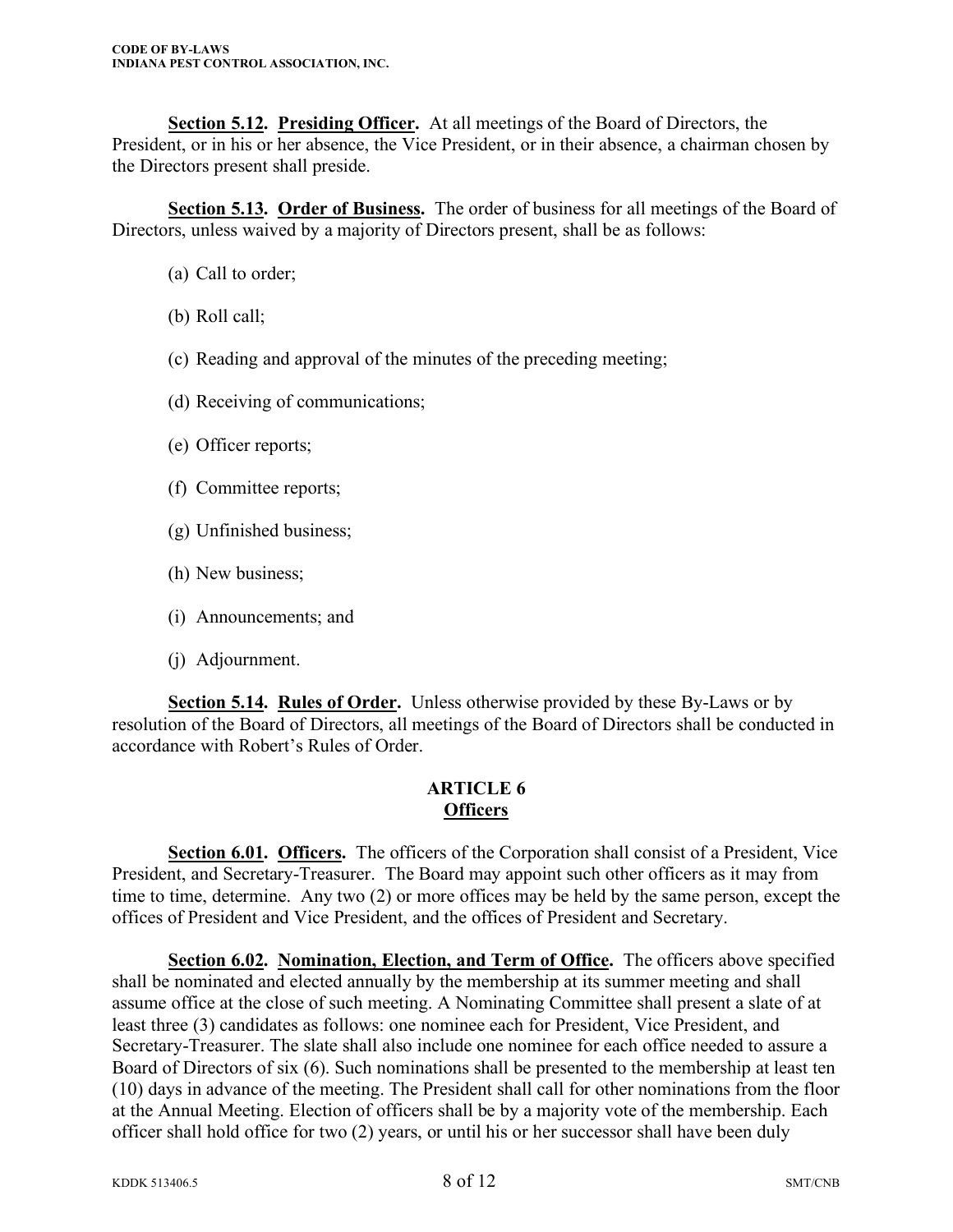elected and qualified. Election of any officer shall not, in and of itself, create contract rights. Except for the office of Secretary-Treasurer, no officer may hold a particular office for more than two (2) terms.

**Section 6.03. Vacancies.** Whenever any vacancy shall occur in any of the offices of the Corporation by reason of death, resignation, or otherwise, the same shall be filled by the Board of Directors, and any officer so elected shall hold office until the next annual meeting of the Board of Directors, or until his or her successor has been duly chosen and qualified.

**Section 6.04. Delegation of Authority.** In case of the absence of any officer of the Corporation, or for any other reason that the Board of Directors may deem sufficient, the Board of Directors may delegate the powers or duties of such officer to any other officer or to any director, for the time being, provided a majority of the entire Board of Directors concurs therein.

**Section 6.05. Compensation of Officers.** Officers shall receive no compensation for acting in such capacity.

## **ARTICLE 7 Duties and Qualifications of Officers**

**Section 7.01. President.** The President shall preside at all regular and special meetings of the Corporation. The President shall present a report at each annual meeting of the Board of Directors relating to the operations during the preceding fiscal year. The Board of Directors shall delegate to the President the necessary authority and responsibility for the administration of the day-to-day operation of the Corporation, subject only to such directions as may be adopted by the Board of Directors. The President shall advise and make recommendations to the Board of Directors relating to the operations, long-range planning, and management of the Corporation. The President shall, from time to time, report to the Board on the overall activities of the Corporation. The President shall be a member of the Board of Directors of the Corporation. The President may sign all papers, orders, documents, and shall perform such other duties as may be incumbent upon his or her office, or as may be prescribed, from time to time, either by these By-Laws or by action of the Board of Directors.

**Section 7.02. Vice President.** The Vice President shall assume the duties and obligations of the President in his or her absence or disability. The Vice President shall be a member of the Board of Directors.

**Section 7.03. Secretary- Treasurer.** The Secretary-Treasurer shall give notice of all meetings of the Corporation, shall conduct the correspondence, and keep such records of the Corporation as are entrusted to him/her. He/she shall keep the minutes of meetings, newsletters, and similar documents. As treasurer, he/she shall receive and be custodian of the funds of the Corporation and shall render disbursements upon receipt of duly authorized vouchers. All checks shall be signed by the Secretary-Treasurer or the President. The Secretary-Treasurer shall keep regular books of account and a complete roll of the membership of the Corporation. All of the records shall be open to the inspection of any member upon due request. He/she shall be bonded in an amount set annually by the Board of Directors. The Secretary-Treasurer shall report in writing at the Annual Meeting of the Corporation as to all money on hand, receipts, disbursements, money due, outstanding obligations, and resources, and it shall be the annual duty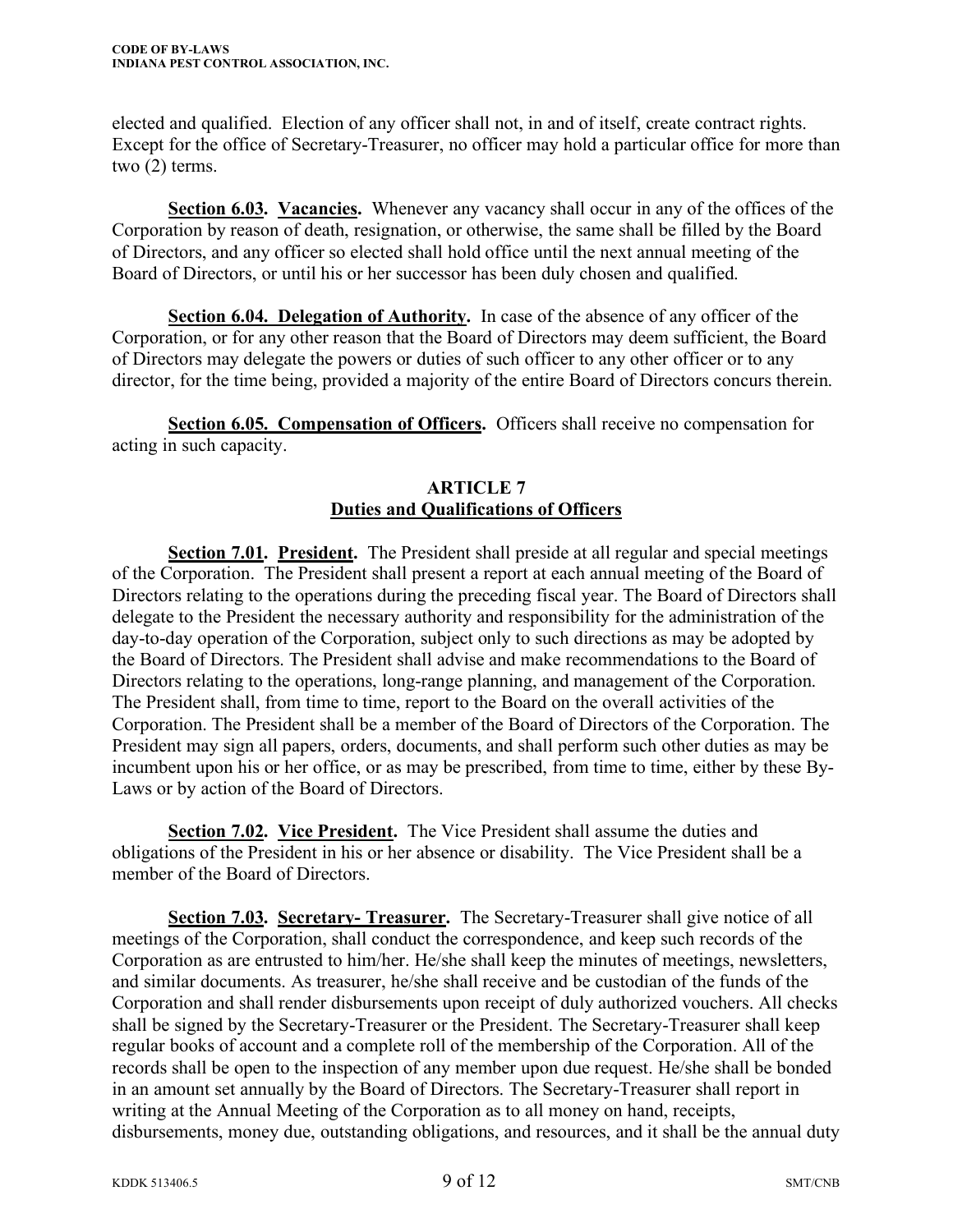of the Auditing Committee to examine the accounts and report its findings to the membership. At the expiration of his/her term of office, the Secretary-Treasurer shall turn over to the Board of Directors all books, records, and property of the Corporation in his/her possession.

## **ARTICLE 8 Committees**

**Section 8.01. Appointment.** The President shall appoint special committees as may be necessary or advisable in carrying on the work of the Corporation. The President is empowered to and should annually appoint the following standing committees: Membership Committee, Auditing Committee, and Nominating Committee.

**Section 8.02. Duties.** All committees shall perform the duties outlined herein, and all such other duties which may be referred to them by the President.

**Section 8.03. Membership Committee.** The Membership Committee shall receive all applications and shall investigate the eligibility of the firm and/or representative. Should the applicant be found not eligible, the committee shall notify the applicant of its findings, return the initiation fee, and make recommendations as to future applications. Should the committee find the applicant eligible for the applied class of membership, the application and initiation fee shall be forwarded to the Secretary-Treasurer.

**Section 8.04. Auditing Committee.** The Auditing Committee will audit the Secretary-Treasurer's records at least annually and report its findings to the membership at the Annual Meeting.

**Section 8.05. Nominating Committee.** The Nominating Committee shall perform the functions as set forth in Section 5.02.

**Section 8.06. Quorum.** A majority of the members of any committee shall constitute a quorum.

## **ARTICLE 9 Books and Records**

**Section 9.01. In General.** The Corporation shall keep correct and complete books and records of account and shall keep minutes of the proceedings of its Board of Directors. All books and records of the Corporation may be inspected by any director, a member, or his or her agent or attorney, for any proper purpose at a time and place mutually agreeable to such Director/member and the Corporation.

# **ARTICLE 10**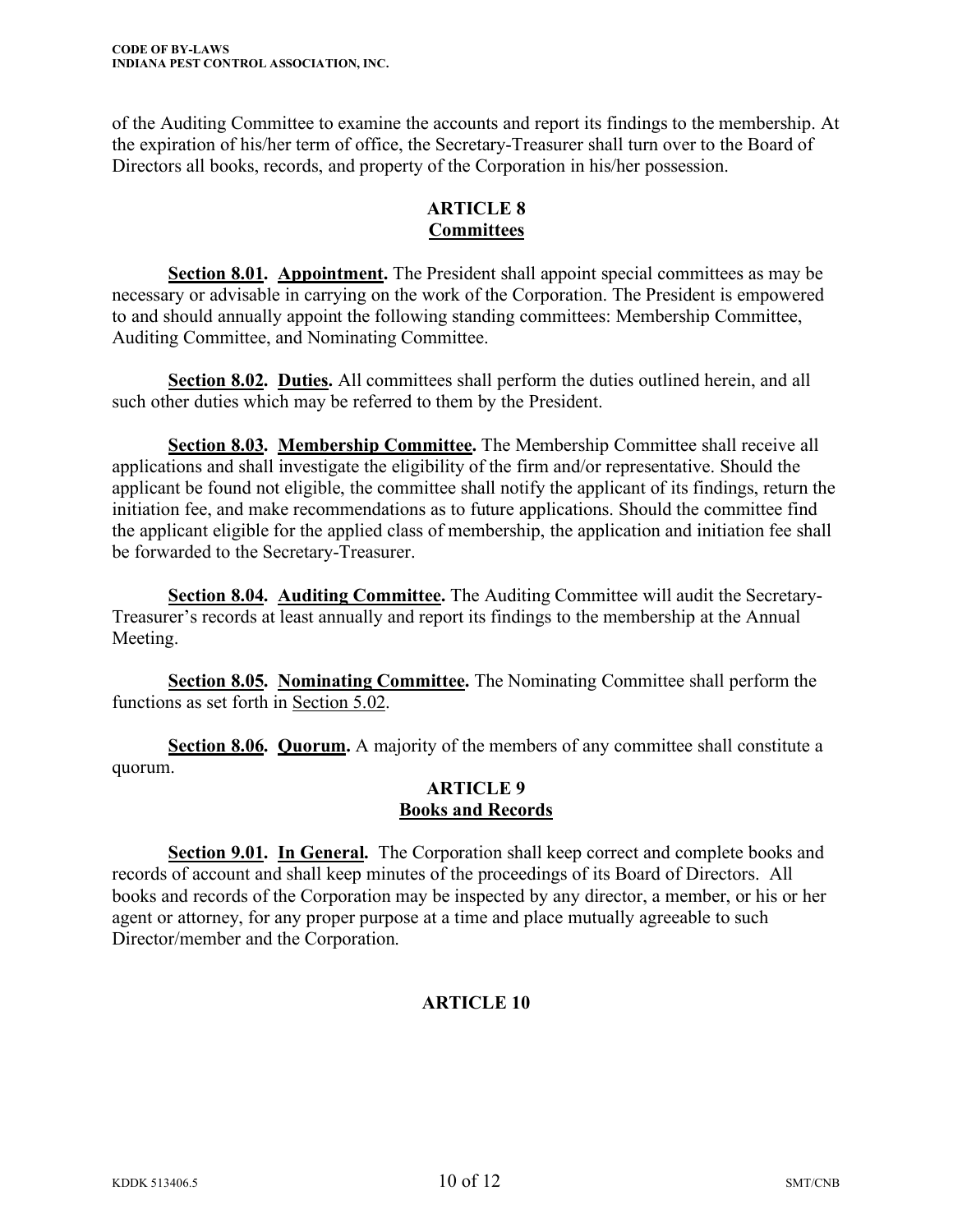## **Contracts, Checks, Deposits, and Gifts**

**Section 10.01. Contracts.** The Board of Directors may authorize any officer or officers or agent or agents of the Corporation, in addition to the officers so authorized by these Code of By-Laws, to enter into any contract or execute and deliver any instrument in the name of and on behalf of the Corporation, and such authority may be general or may be confined to specific instances.

**Section 10.02. Checks, Drafts or Orders.** All checks, drafts, notes, bonds, bills of exchange, land orders for the payment of money, shall, unless otherwise directed by the Board of Directors or unless otherwise required by law, be signed by one of the following officers: president, vice president, or secretary-treasurer. The Board of Directors may, however, authorize any other officer to sign checks, drafts, and orders for the payment of money singly and without necessity of countersignature, and may designate employees of the Corporation, other than those named above, who may execute drafts, checks and orders for the payment of money in the name of the Corporation in its behalf.

**Section 10.03. Deposits.** All funds of the Corporation shall be deposited at least biweekly to the credit of the Corporation in such banks, trust companies, or other depositories as the Board of Directors may select.

**Section 10.04. Gifts.** The Board of Directors may accept on behalf of the Corporation any contribution, gift, bequest, or devise for any purpose of the Corporation.

## **ARTICLE 11 Conflicts of Interest**

Section 11.01. Conflicts of Interest. Any duality of interest or possible conflict of interest on the part of any member of the Board of Directors shall be fully disclosed to the other members of the Board and made a matter of record, either through an annual procedure or when the interest becomes a matter of Board action. Any member of the Board of Directors having duality of interest or possible conflict of interest on any matter shall not vote or use personal influence on the matter, and he or she shall not be counted in determining the quorum for the meeting, even where permitted by law. The minutes of the meeting shall reflect that a disclosure was made, the abstention from voting, and the quorum situation. The foregoing requirement shall not be construed as preventing the Board member from briefly stating his position in the matter, nor from answering pertinent questions of other Board members, since his or her knowledge may be of great assistance. Any new member of the Board will be advised of this policy upon entering on the duties of his or her office. Each member of the Board of Directors may be required to provide information to the other Board members as to his outside interest, investments, outside activities and any other matters that might be considered as a possible conflict of interest.

#### **ARTICLE 12 Liability and Indemnification**

**Section 12.01. Liability of Directors and Officers.** The Corporation shall indemnify any person made a party to any action, suit or proceeding by reason of the fact that he or she, his